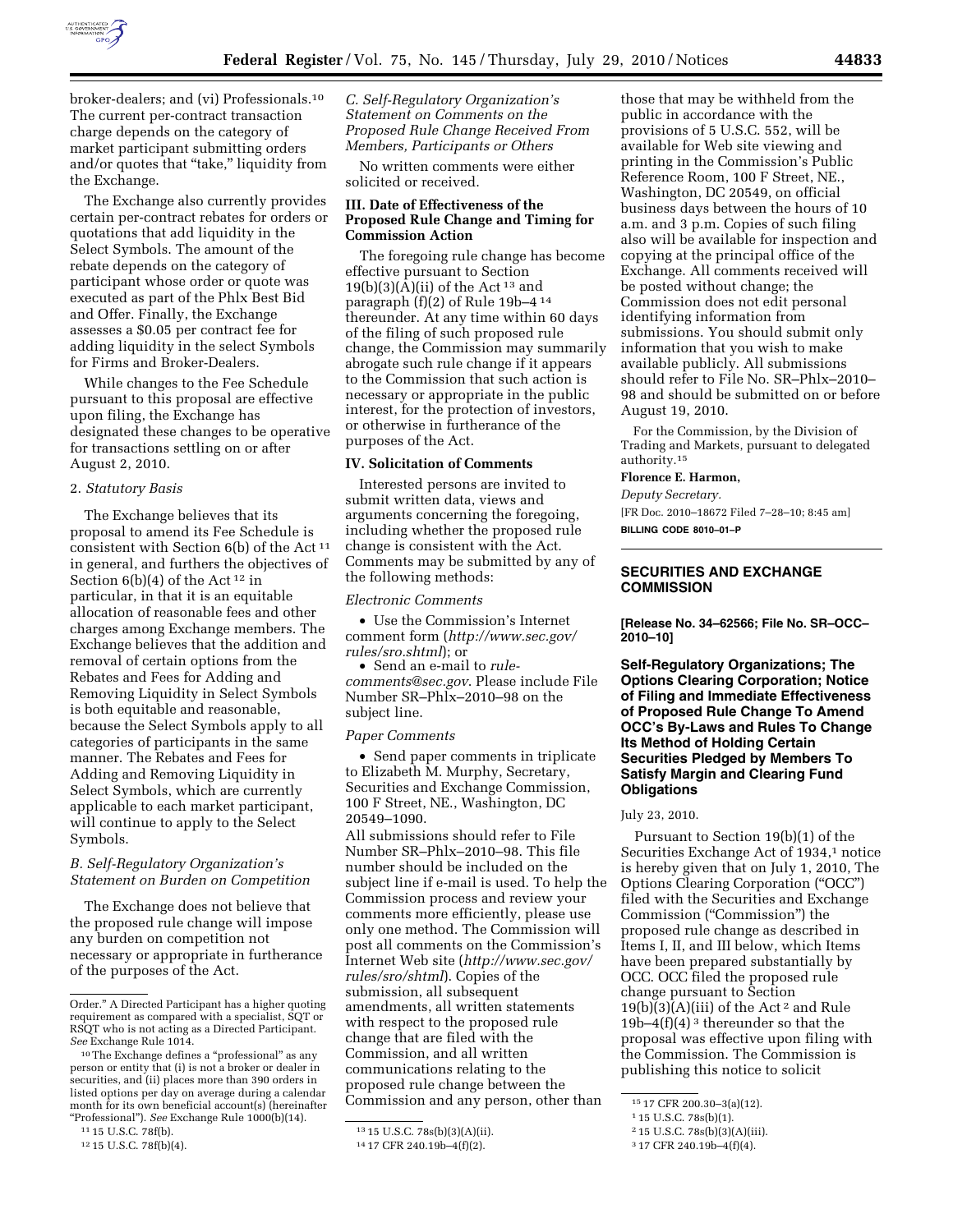comments on the proposed rule change from interested persons.

# **I. Self-Regulatory Organization's Statement of the Terms of the Substance of the Proposed Rule Change**

The proposed rule change would amend OCC's By-Laws and Rules to change its method of holding certain securities pledged by Members to satisfy margin and clearing fund obligations.

# **II. Self-Regulatory Organization's Statement of the Purpose of, and Statutory Basis for, the Proposed Rule Change**

In its filing with the Commission, OCC included statements concerning the purpose of and basis for the proposed rule change and discussed any comments it received on the proposed rule change. The text of these statements may be examined at the places specified in Item IV below. OCC has prepared summaries, set forth in sections (A), (B), and (C) below, of the most significant aspects of such statements.

# *A. Self-Regulatory Organization's Statement of the Purpose of, and Statutory Basis for, the Proposed Rule Change*

The proposed rule change would amend OCC's By-Laws and Rules to change OCC's method of holding certain securities pledged by Members to satisfy margin and clearing fund obligations. Securities issued by the United States or Canadian governments and securities issued by U.S. government-sponsored enterprises (''Government Securities'') are among the securities OCC's Members may deposit to satisfy margin and clearing fund obligations. OCC currently permits Members to satisfy such obligations by means of a paper pledge agreement or an electronic pledge system of a depository approved by OCC.

Instead of continuing to use these types of Government Securities pledges, OCC proposes taking direct control of Government Securities that Members pledge to satisfy margin and clearing fund obligations. OCC would require that such pledged securities be held in an account in the name of OCC and The EDP Pledge System would be retained during a transition period designated by OCC.

OCC believes this proposed change to how margin and clearing fund deposits are held would enhance OCC's control of such securities and would allow OCC to access such securities more efficiently. OCC intends for the proposed change to relate only to the mechanism through which the securities would be held and not to

affect the respective rights of OCC or its Members in the deposited securities. The general lien granted under new paragraph (b) of Article VIII, Section 1 of OCC's By-Laws, would replace the security interests created through the pledge mechanisms where securities are held directly in OCC's name. To preserve flexibility for OCC to be able to respond to unanticipated circumstances, the amendment would allow OCC to specify a different method of accepting margin and clearing fund deposits if necessary.

The proposed change would also provide clarification regarding how OCC would credit foreign currency toward clearing fund and margin requirements. OCC does not presently accept foreign currency either as clearing fund contributions or margin deposits. However, because Canadian government securities are included in the definition of Government Securities OCC could receive and could potentially hold Canadian dollars it receives as interest on or as proceeds from those securities. When determining the U.S. dollar value of such foreign currency, OCC would conduct its valuations in the same way that it has previously valued margin deposits of assets that are denominated in a foreign currency. This involves using such exchange rates and "haircuts" as OCC deems appropriate. To reflect this policy, OCC is proposing a minor amendment to Rule 604(e) as well as adding a similar provision in Section 3 of Article VIII of the By-Laws.

The foregoing rule change has become effective pursuant to Section  $19(b)(3)(A)(iii)$  of the Act<sup>4</sup> and Rule 19b–4 $(f)(4)^5$  thereunder because it effects a change in an existing service of a registered clearing agency that does not adversely affect the safeguarding of securities or funds in the custody or control of the clearing agency or for which it is responsible and does not significantly affect the respective rights or obligations of the clearing agency or persons using the service. At any time within 60 days of the filing of the proposed rule change, the Commission may summarily abrogate such rule if it appears to the Commission that such action is necessary or appropriate in the public interest, for the protection of investors, or otherwise in furtherance of the purposes of the Act.

#### *B. Self-Regulatory Organization's Statement on Burden on Competition*

OCC does not believe that the proposed rule change would impose any burden on competition.

# *C. Self-Regulatory Organization's Statement on Comments on the Proposed Rule Change Received From Members, Participants or Others*

OCC has not solicited or received written comments relating to the proposed rule change. OCC will notify the Commission of any written comments it receives.

#### **III. Date of Effectiveness of the Proposed Rule Change and Timing for Commission Action**

The foregoing rule change has become effective pursuant to Section  $19(b)(3)(A)(iii)$  of the Act<sup>6</sup> and Rule 19b–4 $(f)(4)^7$  thereunder because it effects a change in an existing service of a registered clearing agency that does not adversely affect the safeguarding of securities or funds in the custody or control of the clearing agency or for which it is responsible and does not significantly affect the respective rights or obligations of the clearing agency or persons using the service. At any time within 60 days of the filing of the proposed rule change, the Commission may summarily abrogate such rule if it appears to the Commission that such action is necessary or appropriate in the public interest, for the protection of investors, or otherwise in furtherance of the purposes of the Act.

#### **IV. Solicitation of Comments**

Interested persons are invited to submit written data, views, and arguments concerning the foregoing, including whether the proposed rule change is consistent with the Act. Comments may be submitted by any of the following methods:

#### Electronic Comments

• Use the Commission's Internet comment form (*[http://www.sec.gov/](http://www.sec.gov/rules/sro.shtml)  [rules/sro.shtml](http://www.sec.gov/rules/sro.shtml)*); or

• Send an e-mail to *[rule](mailto:rule-comments@sec.gov)[comments@sec.gov.](mailto:rule-comments@sec.gov)* Please include File Number SR–OCC–2010–10 on the subject line.

#### Paper Comments

• Send paper comments in triplicate to Elizabeth M. Murphy, Secretary, Securities and Exchange Commission, 100 F Street, NE., Washington, DC 20549–1090.

All submissions should refer to File No. SR–OCC–2010–10. This file number should be included on the subject line if e-mail is used. To help the Commission process and review your comments more efficiently, please use only one method. The Commission will

<sup>4</sup> 15 U.S.C. 78s(b)(3)(A)(iii).

<sup>5</sup> 17 CFR 240.19b–4(f)(4).

<sup>6</sup> 15 U.S.C. 78(b)(3)(A)(iii).

<sup>7</sup> 17 CFR 240.19b4–(f)(4).